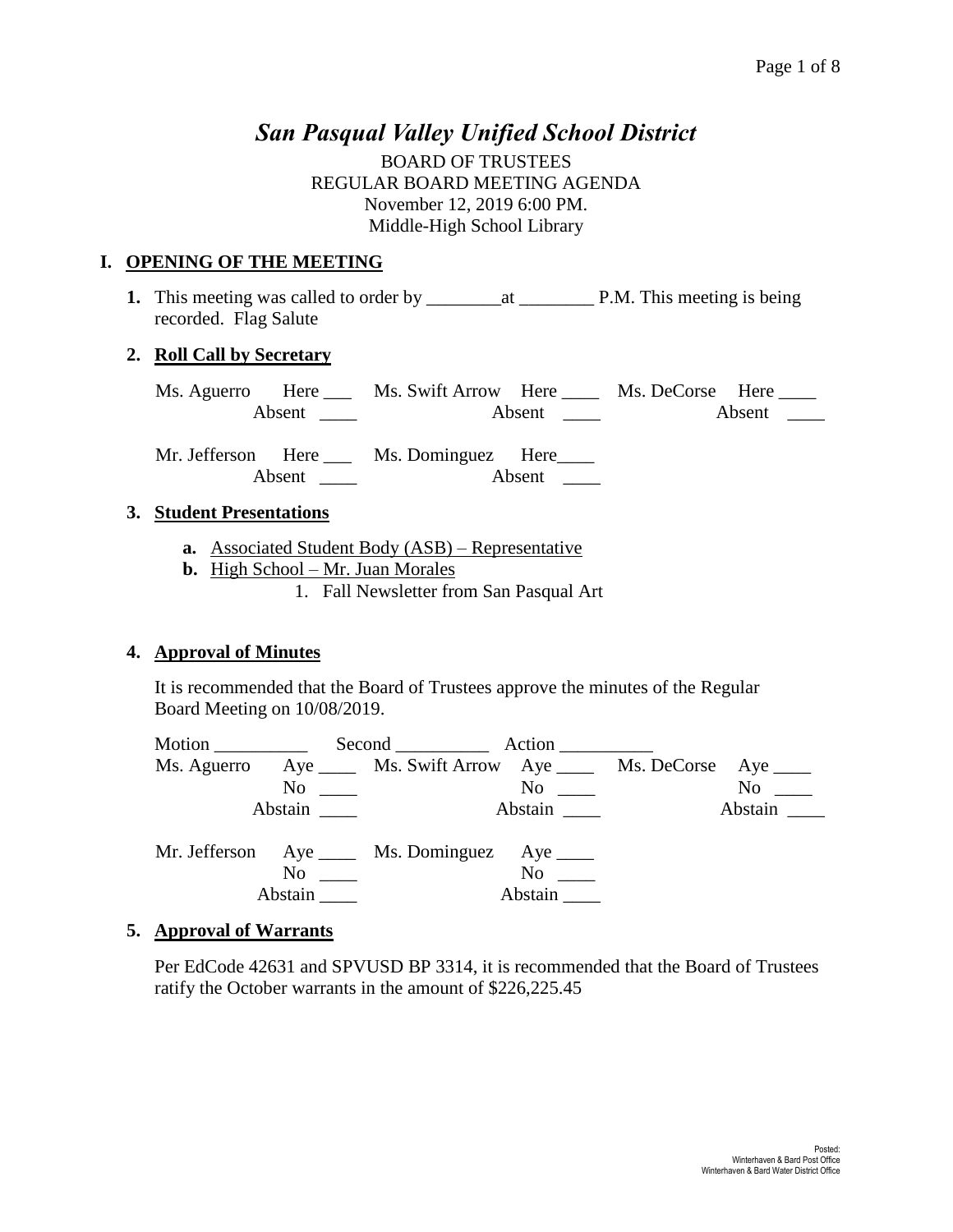| Abstain              | Ms. Aguerro Aye _____ Ms. Swift Arrow Aye _____ Ms. DeCorse Aye ____<br>$\overline{N}$ $\overline{N}$ | $No \ \_$<br>Abstain | $No \ \_$<br>Abstain _______ |
|----------------------|-------------------------------------------------------------------------------------------------------|----------------------|------------------------------|
| $No \ \_$<br>Abstain | Mr. Jefferson Aye _____ Ms. Dominguez Aye _____                                                       | $No \ \_$<br>Abstain |                              |

#### **6. Public Comments**

Are there any public comments speakers who require translation?

\*Persons who have complaints against Board members or District staff are encouraged to seek resolution to those complaints by using the San Pasqual Valley Unified School District written complaint procedures before orally addressing them at a meeting. The Board will not respond to such complaints until the applicable complaint procedure (BP/AR 1312.1) has been followed and has reached the Board level. Where a complaint concerns a District employee identifiable by name, position, or other facts, the Board cannot respond until proper written notice has been given to the employee pursuant to Government Code Section 54957.

Comments shall be limited to three minutes per person (six minutes if translation is required) and twenty minutes (forty minutes if translation is required) for all comments, per topic, unless the board president, subject to the approval of the Governing Board, sets different time limits

- **a.** Are there any members of the public to be heard on items not appearing on agenda that are within the jurisdiction of the District?
- **b.** Are there any members of the public to be heard on items appearing on the agenda?
- **c.** Are there any members of the public or parents/guardians of Indian children on equal participation in educational programs provided by the district. Title VII of The Elementary and Secondary Education Act as amended by the Every Student Succeeds Act or PL 114-95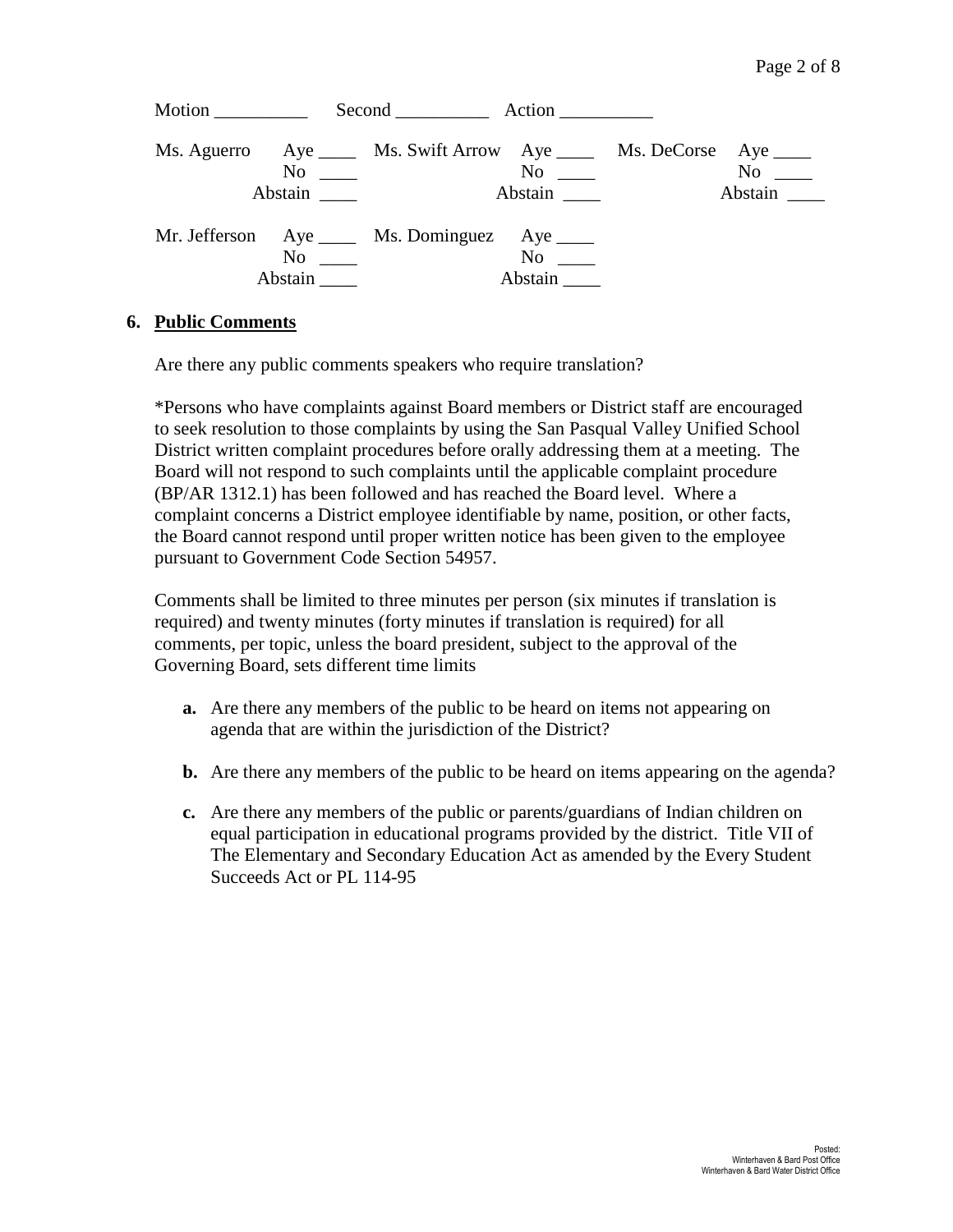| <b>CALL TO ORDER PUBLIC HEARING</b>            | Time:                |                                                                      |                                 |           |                      |
|------------------------------------------------|----------------------|----------------------------------------------------------------------|---------------------------------|-----------|----------------------|
| Motion to Open Public Hearing                  |                      |                                                                      |                                 |           |                      |
|                                                |                      |                                                                      |                                 |           |                      |
|                                                | $No \t —$<br>Abstain | Ms. Aguerro Aye _____ Ms. Swift Arrow Aye _____ Ms. DeCorse Aye ____ | $\mathrm{No}$ $\_\_$<br>Abstain |           | $No \ \_$<br>Abstain |
|                                                | No<br>Abstain        | Mr. Jefferson Aye _____ Ms. Dominguez Aye _____                      | $No \t —$<br>Abstain            |           |                      |
| Upon the Motion, the Public hearing is open at |                      |                                                                      |                                 | <b>PM</b> |                      |

#### 1. **PUBLIC HEARING: Consideration of approval of general waiver request in compliance with California Education code sections 33050-33053, and adopt resolution.**

Pursuant to Education Code Sections 33050-33053 of the California Education Code, the District must conduct a public hearing on the General Waiver Request to provide the public to comment on the General Waiver Request. The CCR 3043 (d) stating that "an extended year program shall be provided for a minimum of 20 instructional days, including holidays." San Pasqual Valley Unified School District recommends providing extended school year (ESY) services for fewer than 20 days with the condition that 80 hours be provided. (A minimum of 76 hours of instruction may be provided if a holiday is included.) Also, special education and related services offered during the extended year period must be comparable in standards, scope, and quality to the special education program offered during the regular academic year as required by California Code of Regulations, Title 5, (5 CCR), Section 3043(d).

We open the floor to Public Comments regarding 2019-2020 Extended School Year Waiver; please only speak on this topic:

\_\_\_\_\_\_\_\_\_\_\_\_\_\_\_\_\_\_\_\_\_\_\_\_\_\_\_\_\_\_\_\_\_\_\_\_\_\_\_\_\_\_\_\_\_\_\_\_\_\_\_\_\_\_\_\_\_\_\_\_\_\_\_\_\_\_\_\_\_\_\_\_\_\_\_\_ \_\_\_\_\_\_\_\_\_\_\_\_\_\_\_\_\_\_\_\_\_\_\_\_\_\_\_\_\_\_\_\_\_\_\_\_\_\_\_\_\_\_\_\_\_\_\_\_\_\_\_\_\_\_\_\_\_\_\_\_\_\_\_\_\_\_\_\_\_\_\_\_\_\_\_\_ \_\_\_\_\_\_\_\_\_\_\_\_\_\_\_\_\_\_\_\_\_\_\_\_\_\_\_\_\_\_\_\_\_\_\_\_\_\_\_\_\_\_\_\_\_\_\_\_\_\_\_\_\_\_\_\_\_\_\_\_\_\_\_\_\_\_\_\_\_\_\_\_\_\_\_\_ \_\_\_\_\_\_\_\_\_\_\_\_\_\_\_\_\_\_\_\_\_\_\_\_\_\_\_\_\_\_\_\_\_\_\_\_\_\_\_\_\_\_\_\_\_\_\_\_\_\_\_\_\_\_\_\_\_\_\_\_\_\_\_\_\_\_\_\_\_\_\_\_\_\_\_\_

| Motion to declare the Public Hearing closed                                |                     |                                                                         |                                     |                      |
|----------------------------------------------------------------------------|---------------------|-------------------------------------------------------------------------|-------------------------------------|----------------------|
| Motion $\frac{1}{\sqrt{1-\frac{1}{2}}\cdot\frac{1}{\sqrt{1-\frac{1}{2}}}}$ |                     | Second Action                                                           |                                     |                      |
|                                                                            | $\rm No$<br>Abstain | Ms. Aguerro Aye ______ Ms. Swift Arrow Aye ______ Ms. DeCorse Aye _____ | $\rm No$<br>Abstain                 | $No \ \_$<br>Abstain |
|                                                                            | No<br>Abstain       | Mr. Jefferson Aye _____ Ms. Dominguez                                   | Aye $\_\_\_\_\$<br>No no<br>Abstain |                      |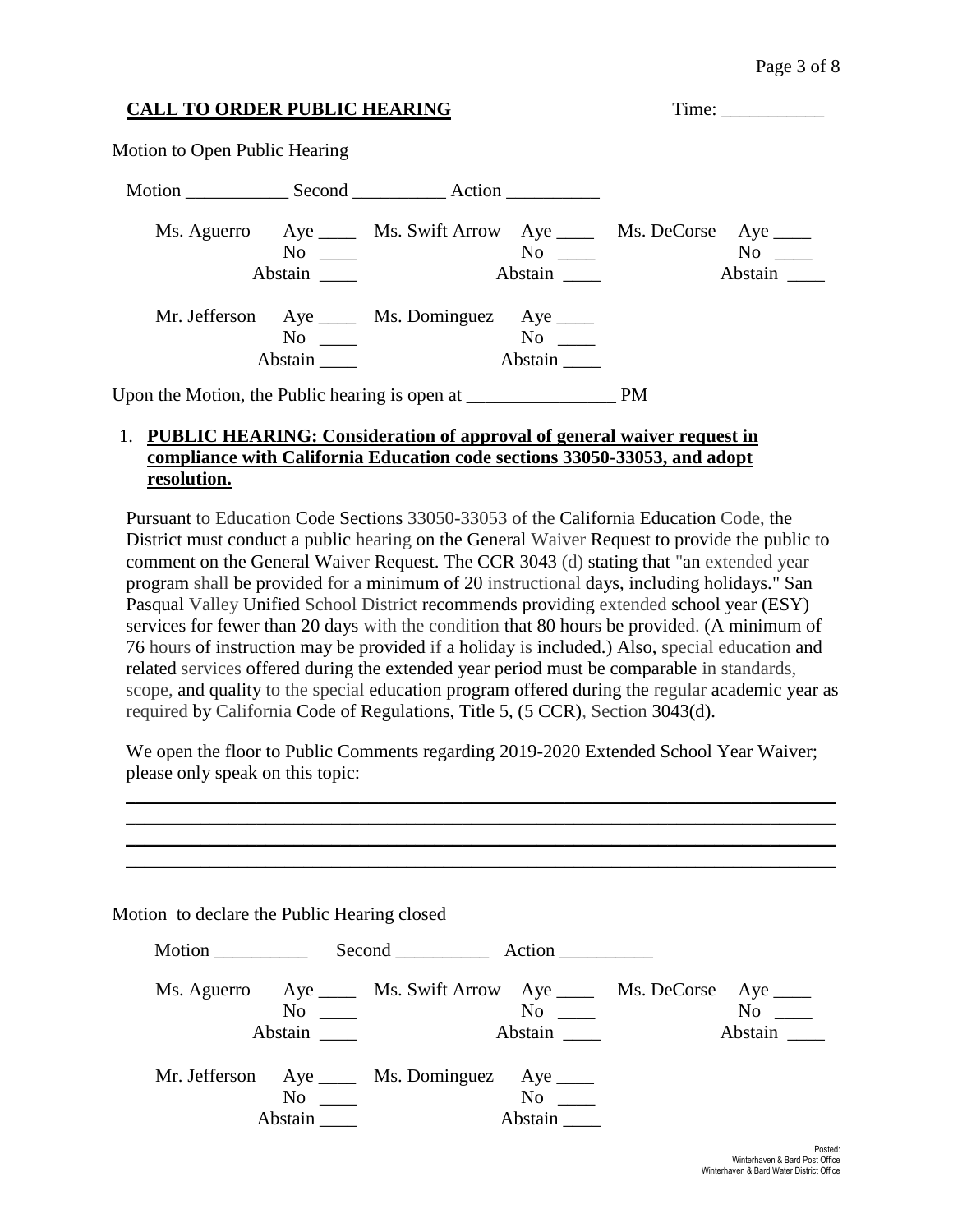Upon the Motion, the Public hearing is closed at PM

**Make a motion to approve the Special Education 2019-2020 Extended School Year (ESY) Waiver Request.** 

| Motion |                                                                                                                                     | Second Action                                 |               |
|--------|-------------------------------------------------------------------------------------------------------------------------------------|-----------------------------------------------|---------------|
|        | Ms. Aguerro Aye _____ Ms. Swift Arrow Aye _____ Ms. DeCorse Aye _____<br>$\overline{\text{No}}$ $\overline{\phantom{0}}$<br>Abstain | $No \ \_$<br>Abstain $\overline{\phantom{a}}$ | No<br>Abstain |
|        | Mr. Jefferson Aye _____ Ms. Dominguez Aye _____<br>No<br>Abstain                                                                    | No<br>Abstain                                 |               |

#### **II. PRESENTATIONS**

1. 2019 CAASPP Data Presentation – Ms. Rauna Fox

#### **III. CONSENT ITEMS**

- 1. Ag Advisory Committee
- 2. Ratification Travel/Training: 2019 Credential Counselors & Analysts of California
- 3. Training/Travel: ERWC: Expository Reading and Writing Course
- 4. Memorandum of Understanding Between SPVUSD and ICOE Curriculum Department Professional Development NGSS Standards
- 5. Sports: Middle School Out of State Travel
- 6. Sports: San Pasqual Valley High School Soccer Head and Assistant Coach
- 7. Memorandum of Understanding Between SPVUSD and ICOE Curriculum Department Professional Development VOICE
- 8. Ratification: E-Rate Consulting Services Solix
- 9. Sports: Weigh In Travel Wrestling
- 10. San Pasqual Valley Elementary trip "Kindness Makes a Difference Day" in Yuma, Arizona
- 11. Memorandum of Understanding 2019-20 School Year School Climate Health & Learning – California Healthy Kids Survey

| Abstain | Ms. Aguerro Aye ______ Ms. Swift Arrow Aye ______ Ms. DeCorse Aye _____<br>$\overline{N}$ $\overline{\phantom{a}}$ | $\mathrm{No}$ $\_\_$<br>Abstain | $No \ \_$<br>Abstain |
|---------|--------------------------------------------------------------------------------------------------------------------|---------------------------------|----------------------|
| No      | Mr. Jefferson Aye _____ Ms. Dominguez Aye _____                                                                    | $No \ \_$<br>Abstain            |                      |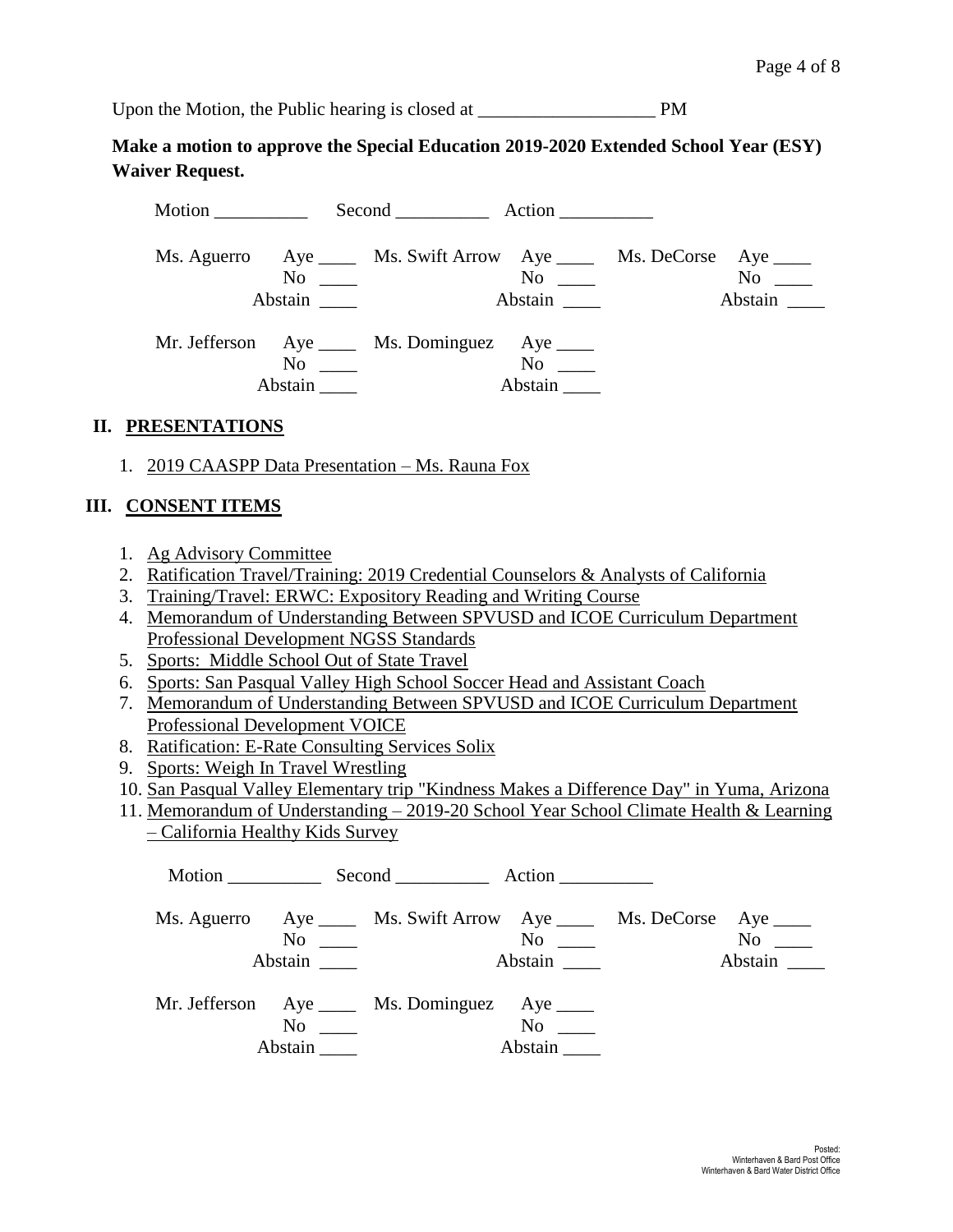# **IV. MONTHLY REPORTS**

- 1. San Pasqual Teachers Association (SPTA) Ms. Leah Buchanan
- 2. California School Employees Association (CSEA) Ms. Airam Hernandez
- 3. Special Education Dr. Thien Hoang, Written Report
- 4. Elementary School Mr. Ruben Gonzalez, Written Report
- 5. Middle School Ms. MaryKay Monson, Written Report
- 6. Transportation Mr. Jimmy Evaro
- 7. Information Technology Mr. Jesse Moe
- 8. Business Services Ms. Kish Curtis
- 9. Superintendent/Bill Manes-Adult Education Principal Ms. Rauna Fox a. LCAP update
- 10. School Board

### **V. UNFINISHED BUSINESS**

# **VI. INFORMATION ITEMS**

- 1. Special Education Performance Indicator
- 2. SPTA Sunshine 2020-2021
- 3. LCAP Federal Addendum System Update
- 4. San Pasqual USD\_RFP for Construction Inspection Services (IOR)2019
- 5. 2019-2020 Joint Impact Aid Report (2018-2019 data) first read
- 6. Quarterly Williams Report

# **VII. NEW BUSINESS**

1. CSBA Manual Maintenance Service Checklist and update of affect policies.

| Motion $\frac{\ }{\ }$ |                     | Second Action                                                                         |                                                                                                                                                                                                                                          |                  |
|------------------------|---------------------|---------------------------------------------------------------------------------------|------------------------------------------------------------------------------------------------------------------------------------------------------------------------------------------------------------------------------------------|------------------|
|                        | Abstain             | Ms. Aguerro Aye _____ Ms. Swift Arrow Aye _____ Ms. DeCorse Aye _____<br>$No$ No $No$ | Abstain                                                                                                                                                                                                                                  | No no<br>Abstain |
|                        | $\rm No$<br>Abstain | Mr. Jefferson Aye _____ Ms. Dominguez Aye _____                                       | No note that the set of the set of the set of the set of the set of the set of the set of the set of the set of the set of the set of the set of the set of the set of the set of the set of the set of the set of the set of<br>Abstain |                  |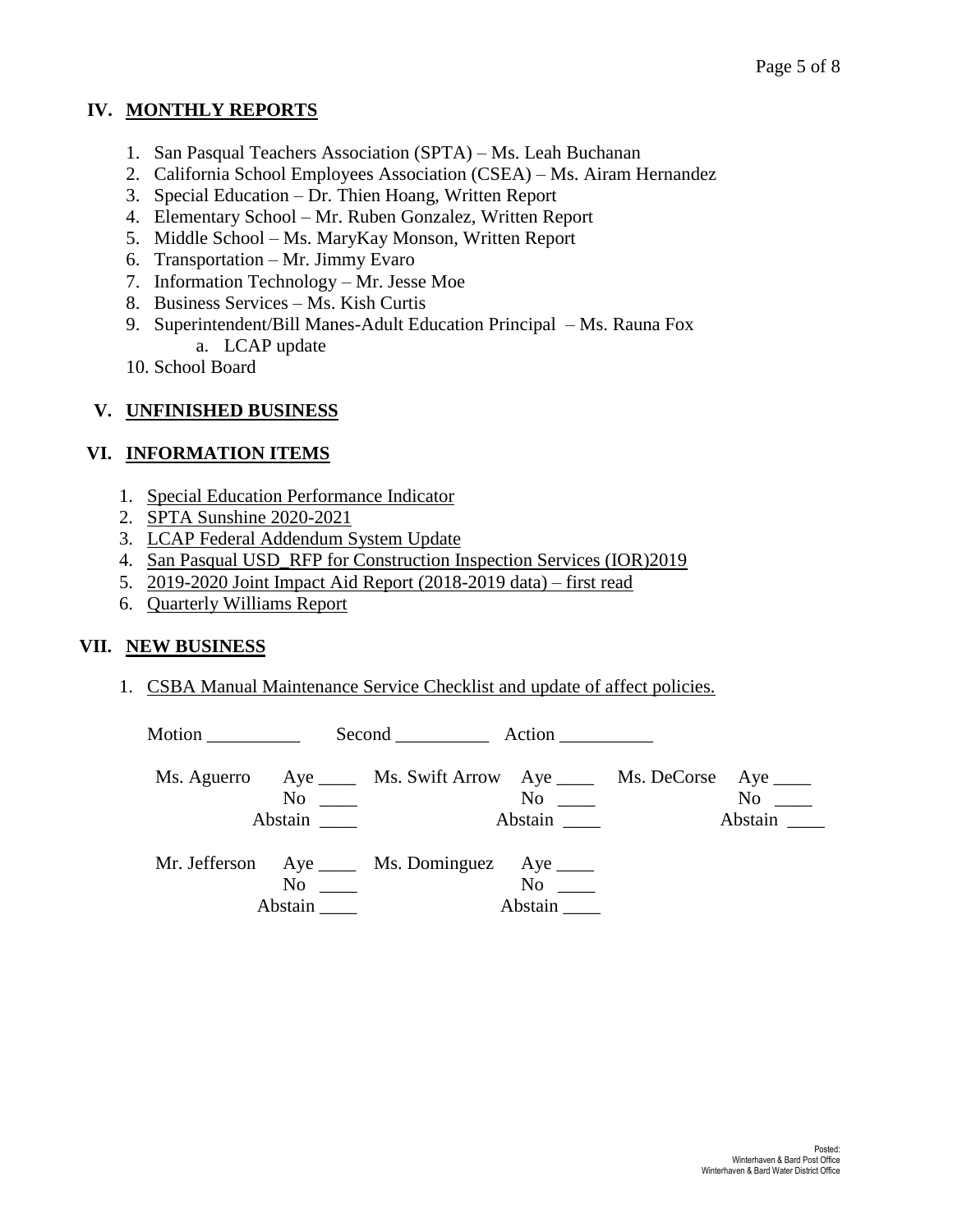|               | $No \ \_$<br>Abstain _______                   | Ms. Aguerro Aye ______ Ms. Swift Arrow Aye ______ Ms. DeCorse Aye _____          |                      | $\overline{\text{No}}$ $\overline{\phantom{0}}$<br>Abstain |
|---------------|------------------------------------------------|----------------------------------------------------------------------------------|----------------------|------------------------------------------------------------|
|               | $No \ \_$<br>Abstain                           | Mr. Jefferson Aye _____ Ms. Dominguez Aye _____                                  | No<br>Abstain        |                                                            |
|               | 3. District "Sunshine" (Negotiations) Proposal |                                                                                  |                      |                                                            |
|               |                                                |                                                                                  |                      |                                                            |
|               | $No \ \_$<br>Abstain _______                   | Ms. Aguerro Aye _____ Ms. Swift Arrow Aye _____ Ms. DeCorse Aye ____             | $No \ \_$<br>Abstain | No<br>Abstain                                              |
|               | $No \ \_$<br>Abstain                           | Mr. Jefferson Aye _____ Ms. Dominguez Aye _____                                  | Abstain              |                                                            |
|               |                                                | 4. New Job Description and Salary Placement: Facilities/Operations Director      |                      |                                                            |
|               |                                                |                                                                                  |                      |                                                            |
|               | $No \_$<br>Abstain                             | Ms. Aguerro Aye ______ Ms. Swift Arrow Aye ______ Ms. DeCorse Aye _____          | $No \_\_$<br>Abstain | $No \_$<br>Abstain                                         |
| Mr. Jefferson | $No \ \_$<br>Abstain $\_\_\_\$                 | Aye _______ Ms. Dominguez Aye ______                                             | $No \ \_$<br>Abstain |                                                            |
|               |                                                | 5. 2019-2020 Comprehensive School Safety Plan – San Pasqual Valley Middle School |                      |                                                            |
|               |                                                |                                                                                  |                      |                                                            |
|               | $No \t —$                                      | Ms. Aguerro Aye _____ Ms. Swift Arrow Aye _____ Ms. DeCorse Aye _____            | $No \_$<br>Abstain   | $No \_$<br>Abstain                                         |
|               |                                                |                                                                                  |                      |                                                            |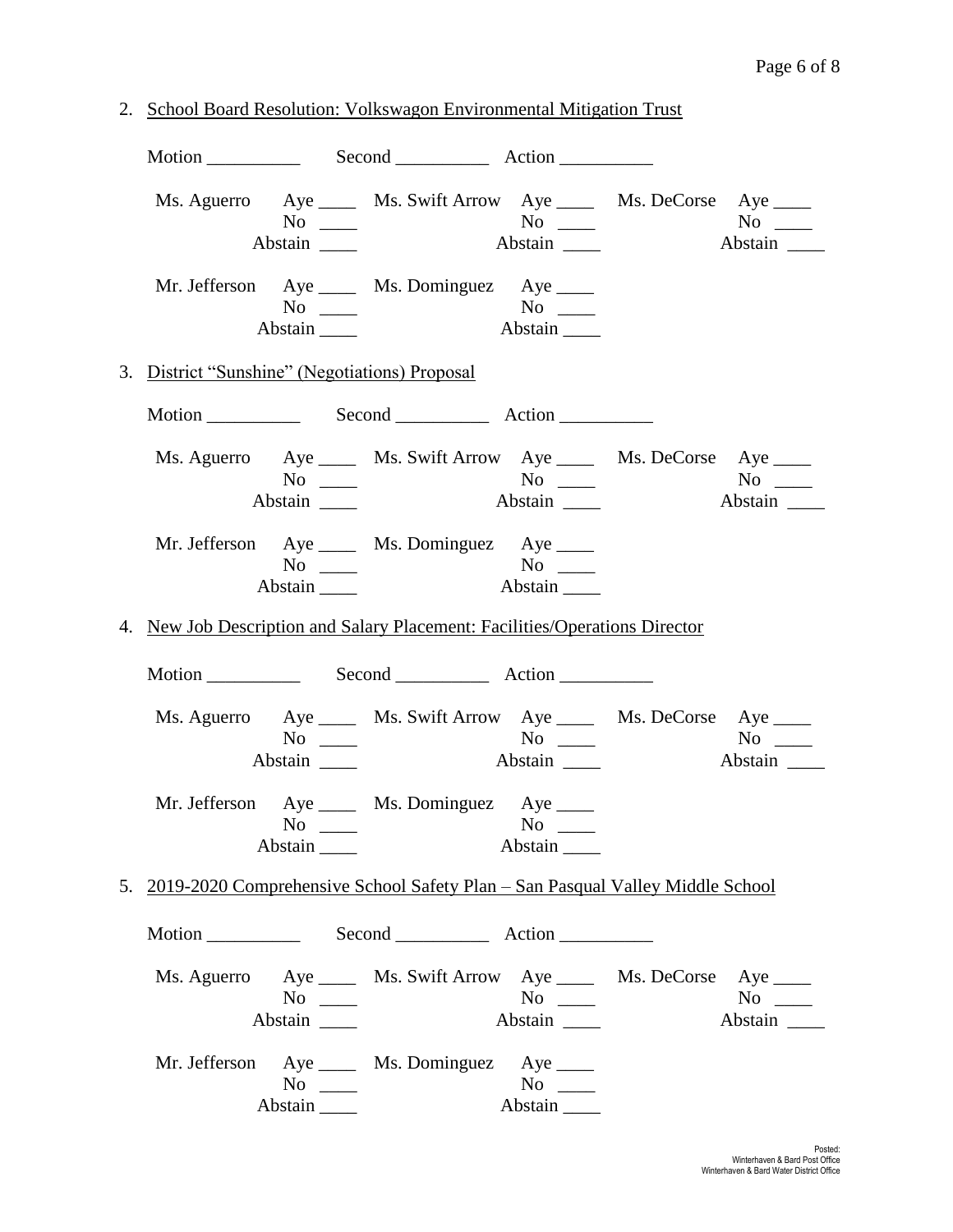| Ms. Aguerro Aye _____ Ms. Swift Arrow Aye _____ Ms. DeCorse Aye ____               | $No \ \_$<br>Abstain |    | Abstain                                 |  | Abstain              |
|------------------------------------------------------------------------------------|----------------------|----|-----------------------------------------|--|----------------------|
| Mr. Jefferson Aye _____ Ms. Dominguez Aye _____                                    | $No \ \_$<br>Abstain |    |                                         |  |                      |
| 7. Board Member Compensation for Members Absent During Board Meetings in November. |                      |    |                                         |  |                      |
| Motion                                                                             |                      |    |                                         |  |                      |
| Ms. Aguerro Aye _____ Ms. Swift Arrow Aye _____ Ms. DeCorse Aye ____               | $No \ \_$<br>Abstain |    | Abstain                                 |  | Abstain              |
|                                                                                    |                      |    |                                         |  |                      |
| Mr. Jefferson Aye _____ Ms. Dominguez Aye ____                                     | $No \ \_$<br>Abstain |    | $\frac{N_O}{\text{Abstain}}$<br>Abstain |  |                      |
| VIII. BOARD COMMENTS<br>IX. ITEMS FOR FUTURE AGENDA<br>1. SRO Contract             |                      | 3. |                                         |  |                      |
| 2. $\qquad \qquad$                                                                 |                      |    |                                         |  |                      |
| X. CLOSED SESSION                                                                  |                      |    |                                         |  | $Time:$ $P.M.$       |
| Ms. Aguerro Aye ______ Ms. Swift Arrow Aye ______ Ms. DeCorse Aye _____            | $No \ \_$<br>Abstain |    | $No \ \_$<br>Abstain                    |  | $No \ \_$<br>Abstain |

1. CONFERENCE WITH LABOR NEGOTIATOR (Superintendent) – Pursuant to Government Code 54957.6